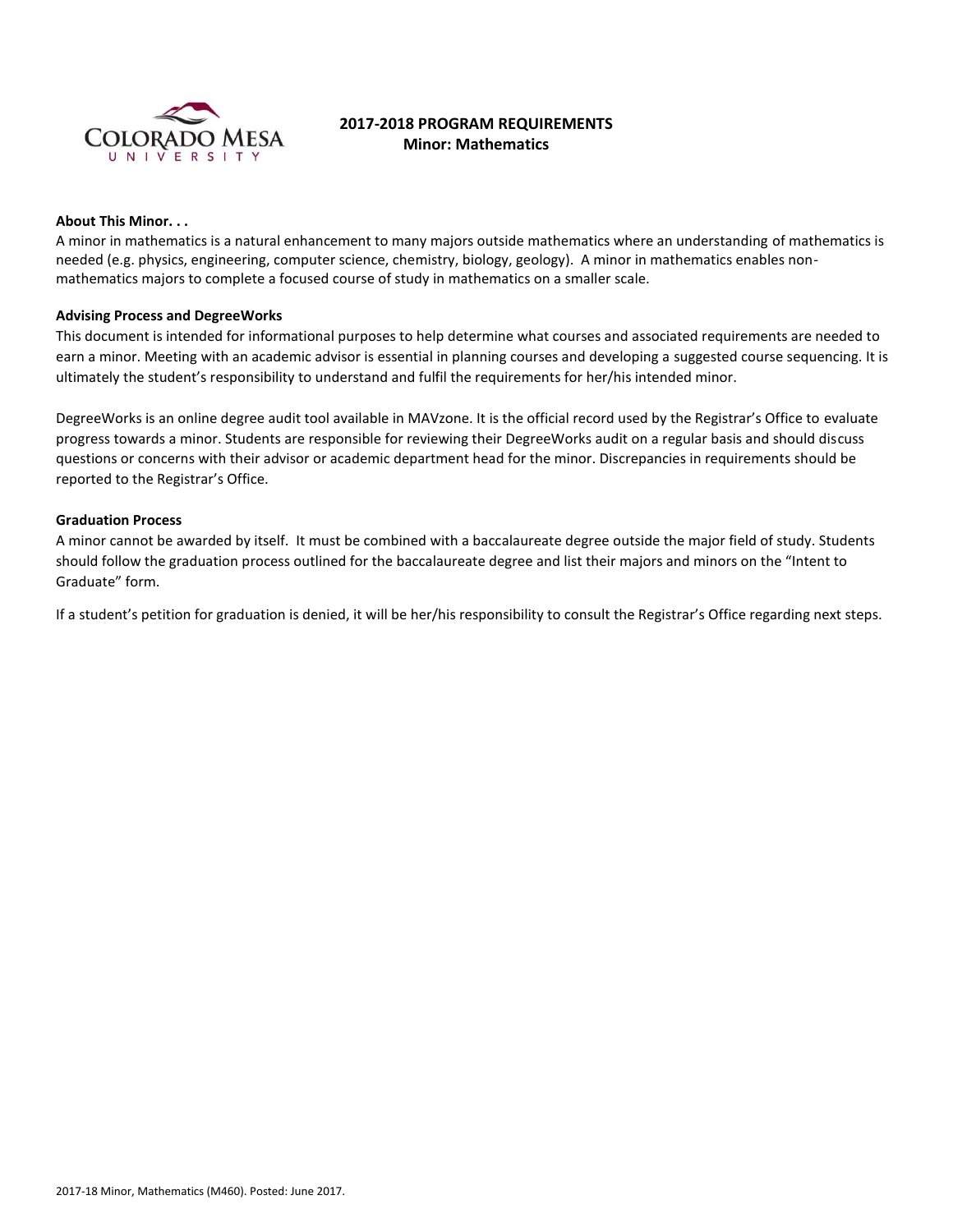# **INSTITUITIONAL MINOR REQUIREMENTS**

The following institutional requirements apply to all CMU minors. Specific programs may have different requirements that must be met in addition to institutional requirements.

- A minor consists of 15-24 semester hours. There may be prerequisites required for the minor which will increase the total number of credit hours for a student who has not already taken those prerequisites.
- Courses taken to satisfy Essential Learning, major requirements, or electives **can** be counted toward the minor if applicable.
- At least 33 percent of the credit hours required for the minor must be in courses numbered 300 or above.
- At least 25 percent of the classes must be taken at CMU.
- 2.00 cumulative GPA or higher for the courses used for the minor.
- A minor is not a degree by itself and must be earned at the same time as a baccalaureate degree.
- A minor must be outside the major field of study.
- A student may earn up to five minors with any baccalaureate degree at CMU.
- The Catalog Year determines which program sheet and degree requirements a student must fulfill in order to graduate. Visit with your advisor or academic department to determine which catalog year and program requirements sheet you should follow.
- See "Requirements for Undergraduate Degrees and Certificates" in the catalog for a complete list of graduation requirements.

## **PROGRAM-SPECIFIC MINOR REQUIREMENTS**

• 18-24 semester hours for the Minor in Mathematics.

# **REQUIRED COURSES FOR THE MATHEMATICS MINOR** (18-24 semester hours)

```
\Box One of the following:
    MATH 152 - Calculus II (5)
    MATH 136 - Engineering Calculus II (4)
```
Complete two courses from Group A or two courses from Group B: Group A:

MATH 225 - Computational Linear Algebra (2) MATH 240 - Introduction to Advanced Mathematics (4) MATH 253 - Calculus III (4) MATH 260 - Differential Equations (3) Group B: MATH 236 - Differential Equations and Linear Algebra (4) MATH 240 - Introduction to Advanced Mathematics (4) MATH 253 - Calculus III (4)

 \_\_\_\_\_\_\_\_\_\_\_\_\_\_\_\_\_\_\_\_\_\_\_\_\_\_\_\_\_\_\_\_\_\_\_\_\_\_\_\_\_\_\_\_\_\_\_\_\_\_\_\_\_\_\_\_\_\_\_\_ \_\_\_\_\_\_\_\_\_\_\_\_\_\_\_\_\_\_\_\_\_\_\_\_\_\_\_\_\_\_\_\_\_\_\_\_\_\_\_\_\_\_\_\_\_\_\_\_\_\_\_\_\_\_\_\_\_\_\_\_

Complete three courses from Group C: MATH 310 - Number Theory (3) MATH 325 - Linear Algebra (3) MATH 352 - Advanced Calculus (3) MATH 360 - Methods of Applied Math (3) MATH 361 - Numerical Analysis (4) MATH 362 - Fourier Analysis (3) MATH 365 - Mathematical Modeling (3) MATH 366 - Methods of Applied Math II (3) MATH 369 - Discrete Structures I (3) MATH 370 - Discrete Structures II (3) MATH 386 - Geometries (4) MATH 420 - Introduction to Topology (3) MATH 430 - Mathematical Logic (3) MATH 450 - Complex Variables (3) MATH 452 - Introduction to Real Analysis I (3)